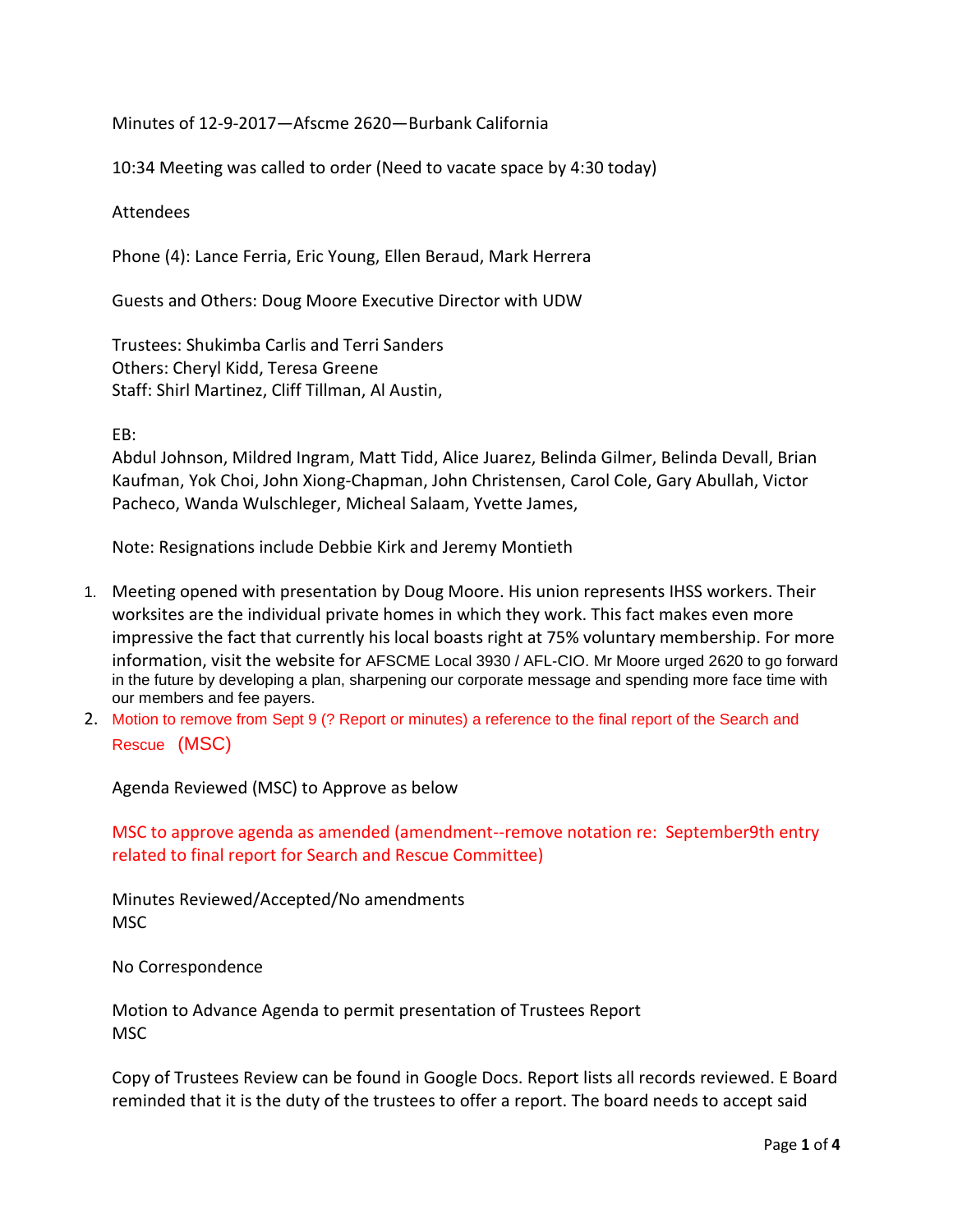report. If report offers recommendations, Board can vote to accept or reject said recommendations.

Also note: There was some discussion including the 990-N form. Trustees will research , review and correct with future report.

Trustees Review contains 3 recommendations. There was discussion over the same. Motion made to refer said recommendations to the finance committee for review/action. **MSC** 

Reminder: Periodic report from our trustees is a report not an audit.

# **Board Member Reports**

President has placed in his year end report in our google docs. --See google docs for entire report. **Some notable entries include**:

**Steward's training** offered in small groups--Effective way to bring the training to the members-- Said method will continue. Should members desire this training, suggest connecting with Business Agent or with one of the officers so that arrangements can be discussed/made.

**Belinda Devall's very successful representation** of LPAs at various recent Skellys is a model all OCC chairs can/should utilize. **Is a great best practice.**

# **Politics (Bills our local have supported)**

**AB1456**-Met with Assemblyman Lowe. Presented him with a plaque. Lowe was reportedly pleased Afscme2620 remembered.

**AB119**--Became a law. Important. Gives unions mandated access to member information.

1. **SB550**--Became a law. See legislative website for details. **www.leginfo.ca.gov**

# **Member involvement:**

Lobby Days 2017 and the Convention were major successes for our members.

**Membership blitz** was amazing and successful. Over 1000 membership cards collected many of which converted fee payors to members. Note however our official membship list will show about 300 positive growth due to people leaving state service for a variety of reasons including retirements or promotions and other movement.

**Steward survey** distributed, and responses are on file. See the docs for input.

**Report from SVP--See docs**

**Report from NVP--See docs**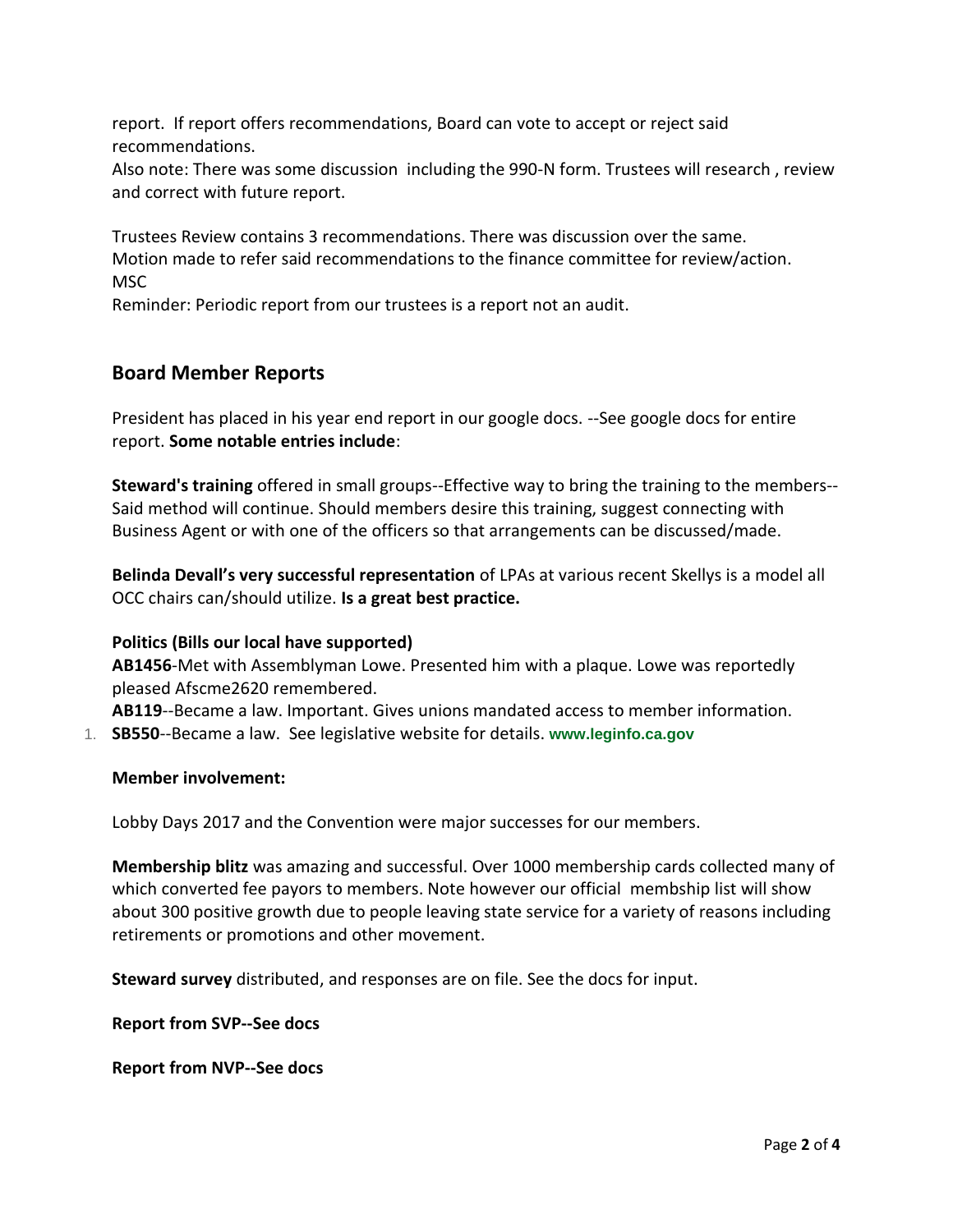# **Report from Cliff**

- 1. **Chad J** has been promoted to a position with Council 57. No plans currently to fill his position. Rather the routes of the remaining BAs will be revamped. Al will be FT now. Cliff will take a route as well.
- 2. **Meet and Confer log** distributed to Board members. Number of Meet and Confers has substantially increased. Board members notices of meet and confer issues are important. Should you get such a notice please respond right away. Need to know your response to determine how to address said issue!!
- 3. **Contract Follow up Chart** presented. 12 items from new agreement are still outstanding and need our attention. See Cliff's report in the docs for more details.
- 4. **New contracts** should be available from printer by 12-13-2017
- 5. **DJJ item related to call back** and current contract language is a meet and confer item not arbitration. The State want the side letter from 2009 to go away.

# **Report from Al**

- 1. **Osha** complaints are being addressed. Mold in building being addressed. Environments where breathing is difficult is also being addressed. Helps to have stewards involved in the process.
- 2. **Assaults** reported and investigated. Serious. Staff and administration continue to work with us.

**Reports from various Board members** (see our documents for details. These minutes will list motions and results:

- 1. **Blake'**s report contained a motion that we decided to "take off the table"
- 2. **Wanda'**s report indicates as of Jan. our newest OCC group will have elections.
- 3. **Yok'**s--Motion--3 bids for all expenses above \$1000—**MSC**—Reminded board last year we paid Miller Kaplan approx. \$87,000 without any bids on file!
- 4. **Motion to increase member dues Motion/Seconded/Failed** to increase member dues (by \$1)
- 5. Policy for Swag—see report—**MSC To refer it to policy committee to come up with a policy regarding swag.**
- 6. **Membership Drive Info—**SEE DOCS BY Belinda D—Discussion included elements related to new member orientations and destroying old membership cards and replacing with new cards that have new language on them.

#### **Budget Discussion**